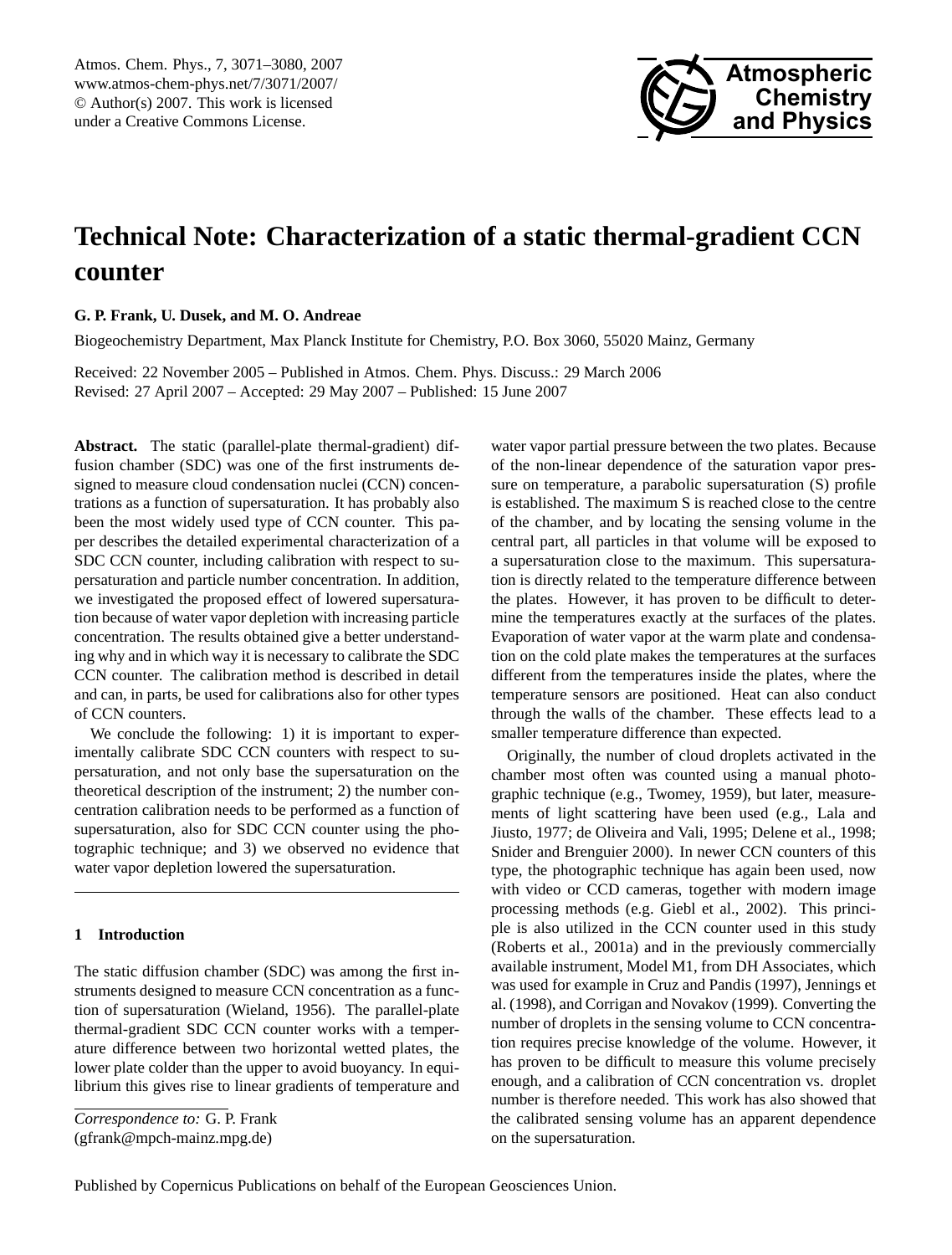

**Fig. 1.** Schematic of the chamber of the Mainz CCN counter, seen from above. Insert: View of the chamber as seen from the side.

Hudson (1993) and McMurry (2000) presented overviews of CCN instruments. The increased interest in investigating effects of aerosols on clouds and climate has, in addition, lead to several recent CCN counter developments, e.g. Ji et al. (1998), Holländer et al. (2002), Otto et al. (2002), Van-Reken et al. (2004), and Roberts and Nenes (2005).

Despite that SDC type CCN counters has been used for several decades, knowledge about the non-ideal behavior and the importance of proper calibration seem still not to be widely spread. Traditionally has SDC CCN counters, as well as most other CCN counter types, been assumed to be absolute devices, i.e. the supersaturation can be determined by the temperature difference of the plates only, and the number concentration by knowing the measuring volume (Hudson, 1993). However, it has been made clear that this is often not the case.

When using the photographic technique, a series of pictures are taken during the cycle of droplet activation and growth, and the assumption is made that the picture with the highest count is the best estimator of the true CCN concentration (de Oliveira and Vali, 1995). When the light scattering technique was introduced, concentration calibration became necessary, since the scattered light per drop has a dependence on the supersaturation because the droplets grow larger at higher supersaturations (e.g. Lala and Juisto, 1977; de Oliveira and Vali, 1995). The calibration was first made by calibrating the scattered light signal against the manual photographic technique (Lala and Juisto, 1977; de Oliveira and Vali, 1995). Gras (1995); Gras et al. (1996) and Delene and Dechsler (2000) compared the scattered signal to the concentration measured in parallel with a condensation particle counter (CPC), using monodisperse particles of a size large enough so that they all should activate in the CCN counter. This latter method has been more used since then, also in the work described in this paper, and, as will be shown, the earlier assumptions have clear limitations. Using the picture with the highest count introduces a dependence of the apparent sensing volume on the supersaturation.

Cruz and Pandis (1997) observed a discrepancy between the adjusted instrumental supersaturation and the theoretically calculated critical supersaturation for activation, when measuring monodisperse ammonium sulfate and sodium chloride particles. Giebl et al. (2002), Snider et al. (2003), Bilde and Svenningsson (2004) and Snider et al. (2006) confirmed this result.

Validations of the accuracy of CCN counter instruments have earlier often been made as intercomparisons, e.g. in CCN counter workshops (Hudson, 1993; McMurry, 2000; Holländer, 2002). Lately, has the need for more detailed calibrations been realized.

The overall goal of this paper is to develop improved calibration methodologies, in order to increase the quality and accuracy of CCN concentration measurements. The more specific objectives are to characterize and, in more detail, investigate features of the SDC type CCN counter, especially the camera technique version, in order to better learn how to calibrate instruments of this type and in what detail the calibration is necessary. This includes: 1) a detailed description and discussion of the proposed calibration methods; 2) an investigation of the dependence of the number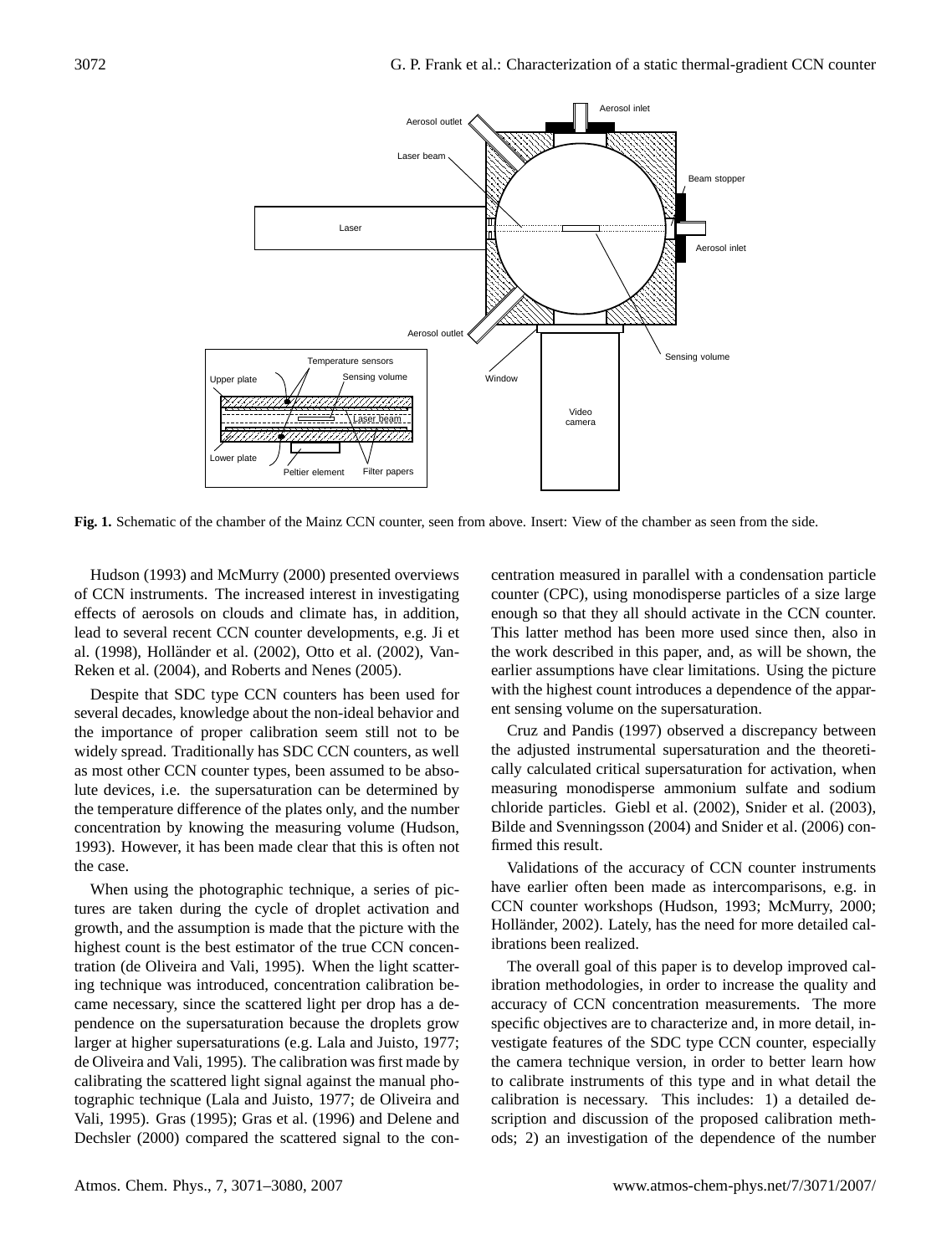concentration on instrumental supersaturation; and 3) an experimental study of possible water vapor depletion effects.

#### **2 Description of the Mainz CCN counter**

The CCN counter characterized in this study was developed at the Max Planck Institute for Chemistry in Mainz, Germany, by G. Roberts and P. Guyon (Roberts et al., 2001a; Roberts, 2001b) (Fig. 1), and further improved as part of this work. The design is similar to the one described by Lala and Juisto (1977). The diameter of the chamber is 80 mm and the distance between the plates  $(H)$  is 10 mm. Filter papers on the upper and lower plates are kept wetted continuously by distilled water through a water supply system. The temperature of the upper plate is allowed to float with room temperature, and the temperature of the lower plate is controlled in order to reach the requested temperature difference. Sensitivity studies show that the temperatures at the plates must be controlled within  $\pm 0.1$ °C to keep the S within  $\pm 0.05\%$ variation, and the fluctuations during measurements are usually lower than that. In contrast to the Lala and Juisto CCN counter, our instrument uses laser illumination (670 nm) and a video camera to detect the activated droplets in the CCN chamber, and image analysis software to count the number of droplets in the sensing volume. The laser beam is widened by a lens and illuminates a slit. The width of the sensing volume is determined by the slit width (which can be changed), and the length and height are set in the image analysis software.

A typical measurement cycle starts with setting the supersaturation by adjusting the temperature difference between the plates. After that, the chamber is flushed with a sample air flow in the range from 1 to 3 l/min for 10–20 s, and then closed. While the chamber is closed, the air is passing through the CCN counter in a by-pass line so as not to interrupt the air flow in the sampling line. During the closed period of 12 to 15 s, the camera takes up to a few images per second (camera speed is adjustable). The image analysis software counts the number of droplets in each image, and the CCN concentration calculation is based on the image/images with the highest number of droplets. The time resolution is typically 50–60 s between successive measurements, with a change of S in-between.

## **3 Characterization**

Because of the difficulties discussed above, it has proven necessary to calibrate the instrument with respect to both S and CCN number concentration. We have used a similar method to that presented in Cruz and Pandis (1997), Corrigan and Novakov (1999), Giebl et al. (2002), and Bilde and Svenningsson (2004).

## 3.1 Calibration set-up

The calibration set-up consists of an atomizer (both a compressed-air nebulizer and a TSI 3076 Constant Output Atomizer were used), a Differential Mobility Analyzer (DMA; TSI 3071 Electrostatic Classifier, somewhat modified and changed to closed-loop arrangement (Jokinen and Mäkelä, 1997)), and a Condensation Particle Counter (CPC; TSI 3762), see Fig. 2. Pure sodium chloride or ammonium sulfate particles are generated from a water solution by the atomizer, and thereafter dried. The DMA operates with an aerosol flow to sheath flow ratio of 1:10, and selects particles within a narrow size range. Multiply charged particles of larger size will also penetrate the DMA, but these do not interfere with the calibration, see below. At each selected size the CCN counter measures the CCN concentration as a function of S and the CPC counts the total number of aerosol particles of the same size. The CPC can be connected in parallel or in series to the CCN counter, using an internal bypass. The same set-up is used for all three types of calibrations/characterizations. However, for the supersaturation calibration and for the study of water vapor depletion, the CPC is not needed.

## 3.2 Supersaturation calibration

The CCN counter was calibrated with respect to supersaturation, by using salt particles of known size and composition. Since the critical supersaturation for activation  $(S_{\text{crit}})$  of these particles can be accurately calculated with the Köhler equation (e.g., Pruppacher and Klett, 1997), we consider this method to be more reliable than calculating the supersaturation from the measured temperatures of the plates.

The DMA was set to select a narrow size range, and the activated particles were counted in the CCN counter as a function of S, by varying the nominal S  $(S<sub>nom</sub>)$  of the instrument. For the calibration of the lowest S, the particle size was instead varied at a constant nominal S. The reason for this is that it was faster and easier to vary S and keep the size constant. However, at the lowest supersaturation, it was not possible to lower the supersaturation further, and particle size was varied instead. Figure 3a shows an example of a calibration scan using ammonium sulfate particles of 30 nm in diameter. The CCN concentration is plotted against  $S_{\text{nom}}$ , calculated from the measured temperature difference of the plates, using an approximation of Eq. (A4). The nominal supersaturation at which 50% of the particles are activated  $(S_{50})$  is found by fitting a function to the spectrum:

$$
f(S) = a \cdot \Phi\left(\frac{S - S_{50}}{\sigma}\right) \tag{1}
$$

where  $\Phi$  is the cumulative normal distribution function, and  $a, S_{50}$  and  $\sigma$  are the maximum value, mean value and standard deviation of the cumulative normal distribution function. *a*,  $S_{50}$  and  $\sigma$  are varied to obtain the best fit.  $S_{50}$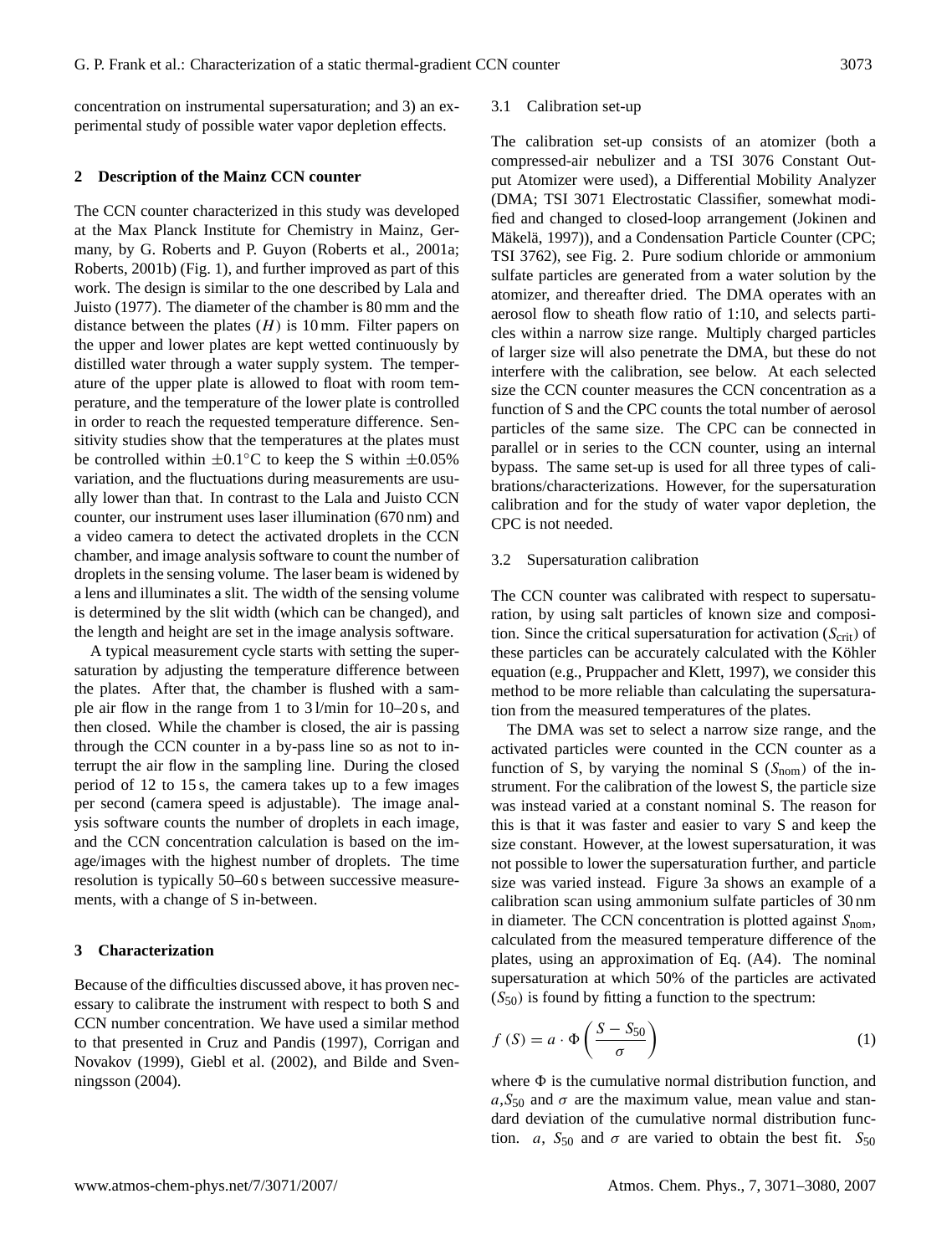

**Fig. 2.** The calibration set-up, consisting of a DMA, the CCN counter and a CPC (the CPC is not needed for the supersaturation calibration).

is determined numerically as the supersaturation where  $f$ reaches half its maximum value  $(f(S_{50})=a/2)$ . The activation curve is steep and it is thus possible to determine  $S_{50}$ with high accuracy. The CCN that appear below 1.5% S in Fig. 3a originate from a small fraction of doubly charged particles with geometric diameter larger than 30 nm. The influence of doubly charged particles on  $S_{50}$  could be neglected due to their low concentrations. From the upper and lower bounds of the fit, the uncertainty of  $S_{50}$  (95% confidence interval) could be derived (e.g.  $\pm 0.03\%$  in S (absolute) for the 30-nm particles).

 $S_{50}$  was determined for ammonium sulfate and sodium chloride particles with dry diameters in the range 20 nm to 88 nm. The nominal supersaturation where 50% of the CCN are activated  $(S_{50})$  was then compared to the actual supersaturations,  $(S_{\text{act}})$  (= $S_{\text{crit}}$ ), calculated with the Köhler equation, for each particle size and composition. This is presented in Fig. 3b, as  $S_{\text{act}}$  versus  $S_{\text{nom}}$ . Non-idealities of the solution droplet were taken into account by letting the van't Hoff factor  $(i)$  vary with molality  $(M)$  according to the data of Low (1969), who presented data for  $M>0.1$ . For  $M<0.1$ , the regression suggested by Young and Warren (1991) was used for ammonium sulfate. For sodium chloride at  $M < 0.1$ , no regression was available, and the last data point from Low at  $M=0.1$ ,  $i=1.87$ , and the value of  $i=2$  at  $M=0$  were linearly interpolated. Sodium chloride particles are assumed to be of cubic shape, and a form factor of 1.08 was used to calculate the equivalent volume diameter, whereas the ammonium sulfate particles are assumed to be spherical (Mitra et al., 1992; Hinds, 1999). The use of the van't Hoff factor and the form factor increased the  $\mathbb{R}^2$  of the regression fit from 0.980 to 0.994.

The actual supersaturation in the CCN counter is roughly half of the nominal supersaturation  $(k=0.544\pm0.013$  and  $d=0.016\pm0.022$ , where 0.013 and 0.022 are one standard deviation of the regression constants). This is a relatively large difference, but it is in agreement with the assumption that the temperature difference  $(\Delta T)$  is lower than expected, see Sect. 1. S is to a first approximation proportional to  $\Delta T^2$ , which means that the actual  $\Delta T$  between the surfaces of the plates must be approximately a factor of square root of 0.54  $(\approx 0.7)$  times the difference between the measured values inside the plates (thus ∼30% lower).

The data obtained for ammonium sulfate (circles) and sodium chloride (squares) are in good agreement. The data show little scatter ( $R^2$ =0.99), making the calibration quite precise. The uncertainties of  $S_{50}$  are found to be below 0.06% (absolute) for all sizes and compositions, comparable to the variations due to temperature fluctuations. The overall uncertainty (one standard deviation) of the supersaturation setting of the instrument is estimated to be  $\pm (0.05+0.05 \cdot S)\%$ , where the first term is connected to the temperature fluctuations of the plates, and the second term to the uncertainty of the calibration. A second calibration, performed a year later, yielded slightly different regression constants, caused by changes made to the chamber (new type of filter paper on the upper plate), but was similarly precise.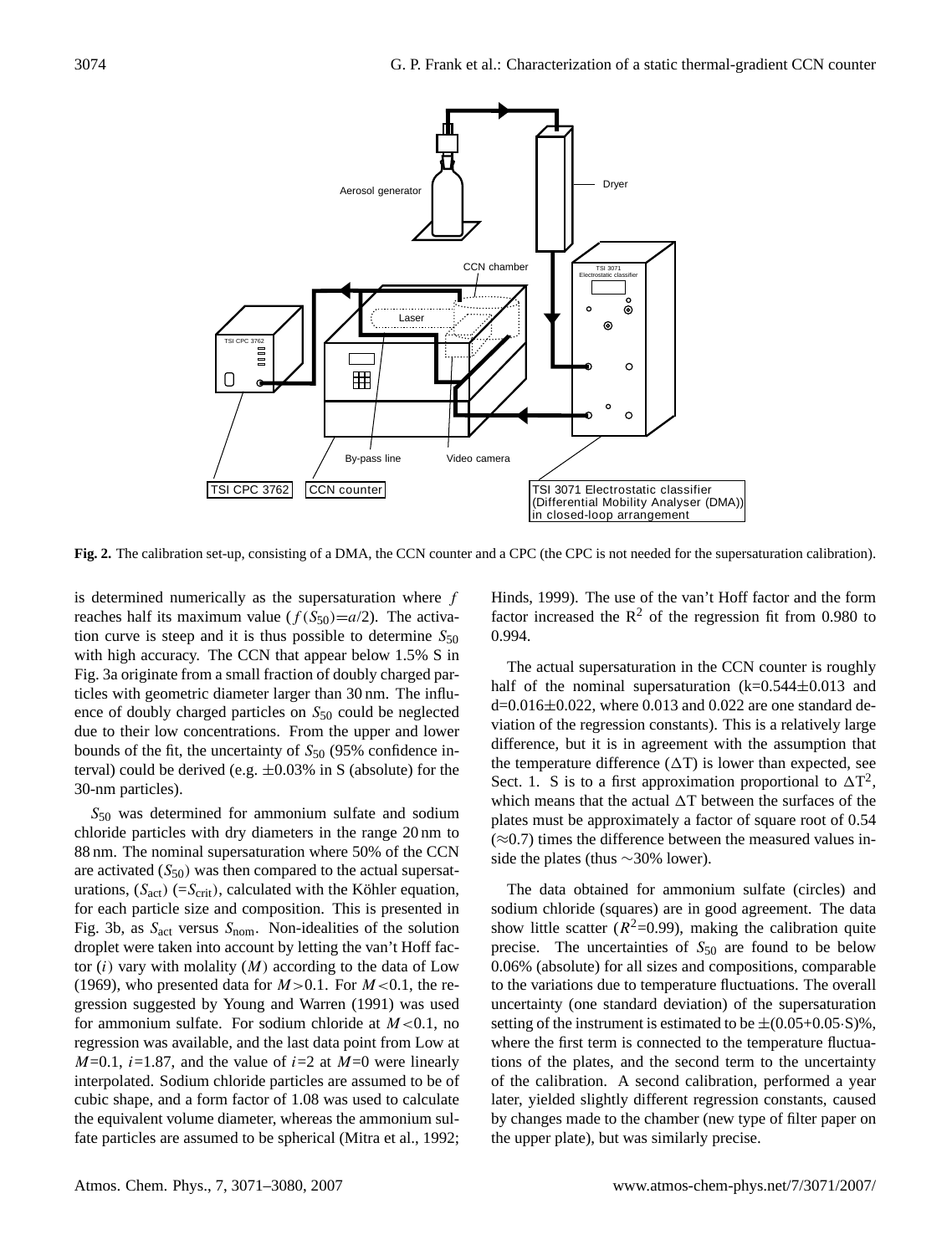



**Fig. 3. (a)** Activation spectrum of 30 nm ammonium sulfate particles. The solid line is the fitted function, and the dashed lines are the upper and lower bounds, calculated from the 95% confidence intervals of the fitted variables. **(b)** Results from the supersaturation calibration, nominal  $(S_{\text{nom}})$  versus actual  $(S_{\text{act}})$  supersaturation in the CCN counter. The function is the linear regression fit.

#### 3.3 Number concentration calibration

The CCN counter was calibrated with respect to number concentration, by selecting particle diameters so that the critical supersaturation for activation was well below the supersaturation set in the instrument. Thus, all particles entering the CCN chamber were activated, including multiply charged particles of larger size. Calibration curves can be derived by relating the CCN concentrations to the number of particles (CN) counted in the CPC.

A first calibration experiment focused on the instrument's behavior in a wide CCN concentration range (60– 25 000 cm<sup>-3</sup>), but was not done as function of supersaturation. Although we were aware that problems due to water vapor depletion might be important at concentrations above 1000 cm−<sup>3</sup> , we extended the calibration up to 25 000 cm−<sup>3</sup> to

**Fig. 4.** Number calibration. **(a)** Scale: 0–30 000 cm−<sup>3</sup> , **(b)** Scale:  $0-1000$  cm<sup>-3</sup>.

explore if data at higher concentrations could still be used. A second calibration experiment explored the effect of different supersaturations on the observed CCN number concentrations, in the CCN concentration range below  $1000 \text{ cm}^{-3}$ .

In the first experiment, ammonium sulfate particles of 100 and 180 nm in diameter were used. At room temperature, the critical supersaturations for activation of these sizes are 0.16 and 0.06%, respectively. The actual instrumental supersaturation was scanned in the range 0.24–1.1% (for the 100 nm particles: 0.4–1.1%). Figure 4 shows the calibration results of the first experiment. All single calibration points that passed the quality control are presented. No averages over S have been made.

At low concentrations, a good 1:1 agreement can be observed, assuming a measuring volume of  $0.076 \text{ cm}^3$ , which had been determined in a previous similar calibration (Roberts, 2001b). As concentration increases, the counted CCN concentration (CCN<sub>nom</sub>) decreases in relation to the CN concentration  $(CCN_{real})$ . We attribute this to coincidence, i.e. when two droplets are counted as one due to overlap in the picture. Water vapor depletion, as discussed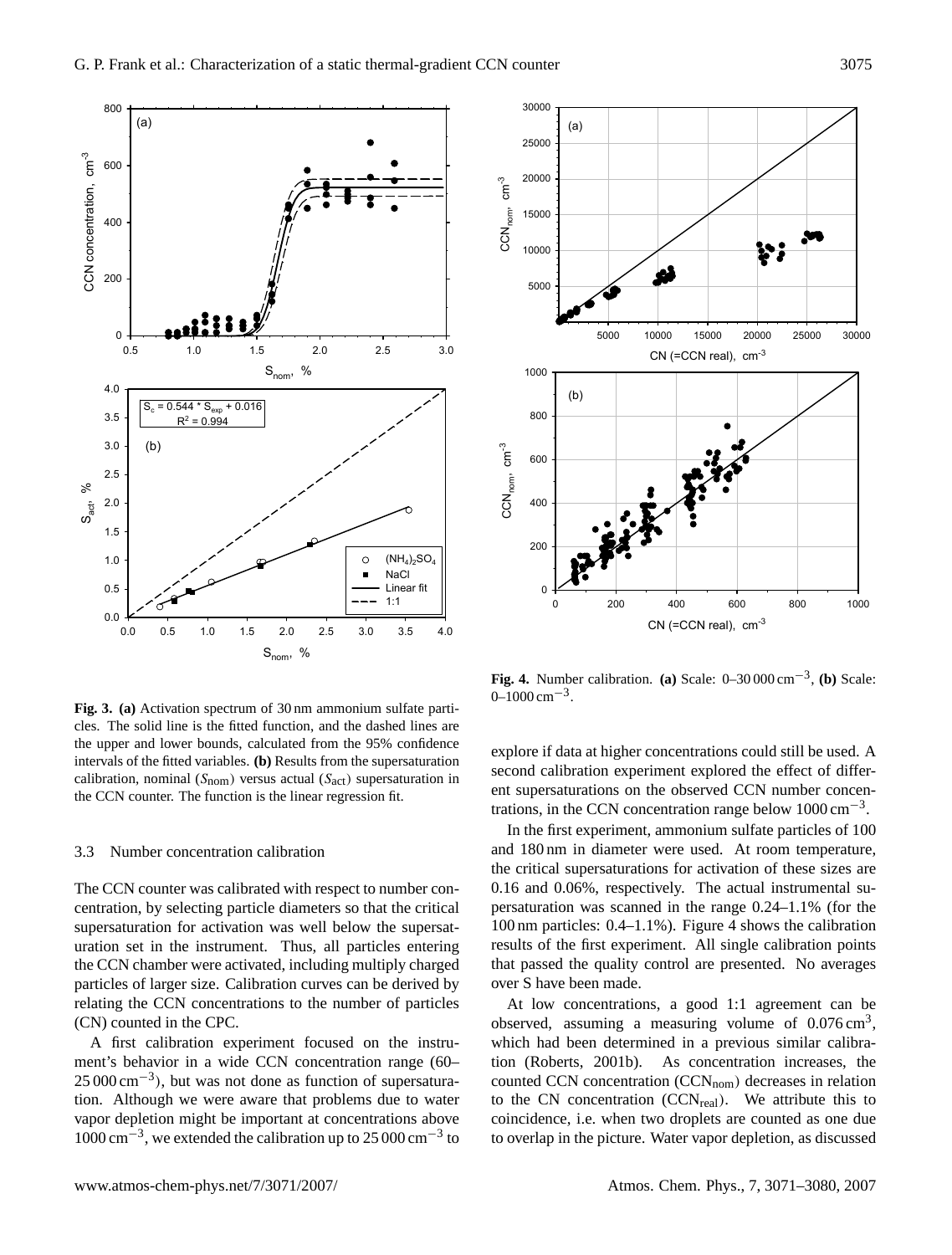

Fig. 5. Dependence of measured CCN concentration (CCN<sub>nom</sub>) on supersaturation (S), fitted curves.

more in the next section, is another possible, but unlikely reason. Water vapor depletion would lead to a lowered actual supersaturation  $(S_{\text{act}})$  in the instrumental chamber. However, since the particles are nearly monodisperse, lowering of the S<sub>act</sub> in the chamber would ideally not lead to lower droplet concentration, at least not until  $S_{\text{act}}$  drops below the  $S_{\text{crit}}$  of the particles. If  $S_{\text{act}}$  becomes lower than  $S_{\text{crit}}$  an abrupt lowering of the measured CCN concentration should be observed. Non-idealities could affect this, and make the lowering a bit less abrupt. But the observed gradual deviation from the 1:1 line, in the concentration range from a few thousand up to 25 000 cm<sup>-3</sup>, make water vapor depletion an unlikely reason.

Coincidences appear at concentrations above  $\sim$ 1700 cm<sup>-3</sup> (Roberts, 2001b). The image analysis software uses an empirical correction for coincidence effects, which does not seem to perform adequately at very high droplet concentrations. The analyses and correction method is based both on the number of white objects in the image and the number of white pixels in the image. The number of white objects deviates from the CPC concentration already above  $\sim$ 1700 cm<sup>-3</sup>, whereas the number of white pixels is correlated up to nearly 5000 cm−<sup>3</sup> . The correction method therefore works reasonably well up to  $\sim$ 5000 cm<sup>-3</sup>. A calibration function can still be derived from the results presented in Fig. 4a, and used to correct the CCN concentrations, however, at high concentrations it cannot be strictly applied to particles with a composition other than the calibration salt, ammonium sulfate. Particles with a different chemical composition can have a different growth behavior, thus changing the effects of coincidence. For example, using the calibration from Fig. 4a in a study of biomass burning smoke particles (which don't grow as large as ammonium sulfate particles at the same S) leads to overcompensation for the coincidence effect at high concentrations, resulting in CCN concentrations higher than the aerosol particle concentration. The deviation at concen-

trations up to  $5000 \text{ cm}^{-3}$  is less than 25%, and the relative error after correction is assumed to be of the same order, or lower, as the counting uncertainty in that range (∼5%), see below. We therefore conclude that, when measuring particles of other composition than the calibration particles, the coincidence effects make it impossible to obtain reliable data at concentrations above  $\sim$ 5000 cm<sup>-3</sup>.

Due to the small sensing volume  $(V=0.076 \text{ cm}^3)$ , a CCN concentration of approximately 40 cm−<sup>3</sup> corresponds to three droplets in an image, making the random counting uncertainty relatively large at low concentrations. The counting uncertainty ( $\sigma$ <sub>CCN</sub>) (one standard deviation) of the actual CCN concentration can be estimated (assuming Poisson distribution of the number of droplets in the measuring volume) as:

$$
\sigma_{\rm CCN} = \sqrt{\frac{\rm CCN}{V}}\tag{2}
$$

This estimation agrees well with the observed variation. The lower detection limit is concluded to be around a concentration of 100 CCN cm<sup>-3</sup>, with a relative uncertainty of  $\pm$ 37%  $(1\sigma)$ .

In the second calibration experiment, we studied the dependence of counting efficiency on supersaturation. Ammonium sulfate particles of 150, 200, 250 and 300 nm in diameter were used ( $S_{\text{crit}}$  of 150 nm particles is 0.08% at room temperature). The use of the photographic technique has previously often been assumed to show no dependence of the counting efficiency on supersaturation. Therefore the calibration of the sensing volume is commonly performed only at high S (e.g. Giebl et al., 2002: Dusek et al., 2006a) and the picture(s) with the highest count is used to calculate the CCN concentration. However, we found a dependence of the CCN/CN ratio (apparent sensing volume) on the supersaturation (Fig. 5). The reason for this dependence seems mainly to be caused by different growth behavior at different S. Figure 6 shows an example from a calibration using monodisperse ammonium sulfate particles. The growth at lower S is delayed and more spread out with time. This results in a lowering of the maximum count at lower S, although the actual CCN concentration was constant. Other possible reasons might be a decrease of the intensity of the laser beam at the edges of the sensing volume, or inhomogeneous illumination at the edges of the laser beam due to diffraction patterns caused by the slit in front of the laser. In these regions, large particles (at high S) would be bright enough to be visible, whereas small particles (at low S) could be so dim that they are not counted. However, while this was not investigated in detail, we can still conclude that even for instruments using the photographic technique, it is important to make number calibrations as a function of supersaturation. The use of a sensing volume derived from calibrations at high S could lead to a considerable underestimate of the CCN concentrations at low supersaturations.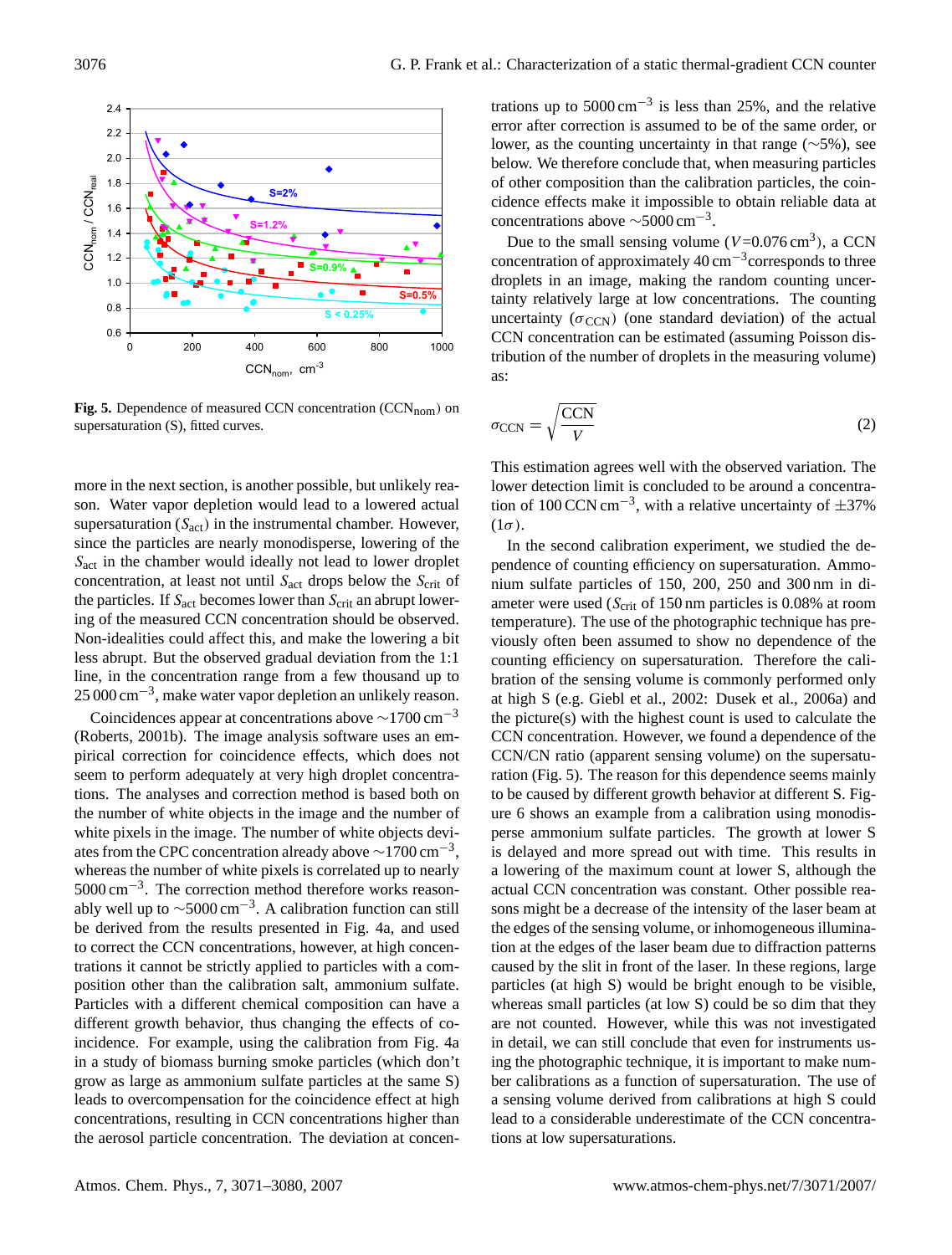

**Fig. 6.** Number of droplets counted per image, showing the droplet growth in the chamber as a function of time, at three different supersaturations. The results were obtained at a calibration with monodisperse ammonium sulfate particles of 250 nm in diameter of constant concentration. Three images per second were taken.

The different growth behavior of particles at different supersaturations and the varying coincidence with composition imply that also particle composition could affect the growth behavior in the CCN counter. However, it is difficult to quantify how this affects the measured CCN concentration. For particles containing very little amount of water soluble species or purely hydrophobic particles, the effect could be quite large. Particles containing a larger fraction of water soluble species, including so called "slightly soluble organic species", are probably less affected. In laboratory studies with particles of known composition it is advisable to do the number calibration with the same type of particles. In studies of particles of unknown composition, this is not possible. However the magnitude of this effect can be estimated from size-resolved CCN measurements, where the ratio between CCN and CN as a function of particle size directly can be determined (Frank et al., 2006). Our experiences include size-resolved measurements in the atmosphere (central Germany) (Dusek et al., 2006b), and not yet published laboratory measurements of: 1) secondary organic aerosols (SOA), produced by ozonolysis of  $\beta$ -pinene; 2) particles containing a large fraction of so-called humic like substances (HULIS); and 3) fresh biomass burning particles. These particles all contain a major organic fraction, which partly is water soluble. In all cases, number calibration with ammonium sulfate and sodium chloride particles were performed prior to the experiments. During size resolved measurements of the unknown particles, we have observed a CCN/CN ratio very close to 1 at high S, where 100% of the aerosol particles of the selected size should be activated. In all cases the number calibration with inorganic particles was sufficient to correctly estimate the number of organic and mixed CCN within

**Table 1.** Observed critical supersaturation for activation as a function of CCN concentration.

| CCN concentration<br>$cm-3$ | Supersaturation<br>$\frac{0}{0}$ |
|-----------------------------|----------------------------------|
| 32                          | 0.71                             |
| 100                         | 0.74                             |
| 450                         | 0.73                             |
| 1000                        | 0.69                             |
| 1800                        | 0.71                             |
| 2200                        | 0.73                             |
| 4000                        | 0.74                             |

measurement uncertainty. This is not a definite proof, but an indirect implication that, at least at concentrations where coincidence is limited, the effect of chemical composition on CCN concentration is minor for the particle types studied. The findings are supported by Delene and Deshler (2000), who investigate the dependence of CCN number concentration on particle type and particle size for a SDC CCN counter using scattered light detection. They used sodium chloride particles of various sizes, as well as ambient particles (from just outside the laboratory), and found that the effect is minor (within the uncertainty of the instrument).

Another interesting feature that can be observed in Fig. 5, is that the  $CCN_{\text{nom}}/CCN_{\text{real}}$  ratio increases more drastically at concentrations below ∼300 cm−<sup>3</sup> . A possible reason for this is that at low concentrations the statistical fluctuations in droplet number are relatively larger, and since the calculation of the CCN concentration is based on the image with the highest number of droplets, this leads to an overestimation of the concentration (Dusek et al., 2006a).

## 3.4 Study of the water vapor depletion

During droplet growth, water vapor is depleted, and if the diffusion is not fast enough to maintain the equilibrium, the supersaturation in the chamber will decrease. This effect has been theoretically evaluated by several authors. Squires (1972) and Nenes et al. (2001) state that for CCN concentrations up to  $1000 \text{ cm}^{-3}$  the effect is negligible, whereas Ji et al. (1998) state that the effect can already be important for concentrations higher than  $100 \text{ cm}^{-3}$ , and Holländer et al. (2002) state that it can already be of importance at concentrations of 10 cm−<sup>3</sup> . We made measurements using ammonium sulfate particles of 37 nm in diameter, and varied the CCN number concentration between 32 and 4000 cm−<sup>3</sup> . The calculated critical supersaturation for activation for this size is 0.72%. The experimentally obtained actual instrumental supersaturations, as a function of concentration, can be found in Table 1. We observe no evidence for the proposed lowering of the supersaturation. The observed variation is within the uncertainty of the supersaturation. The depletion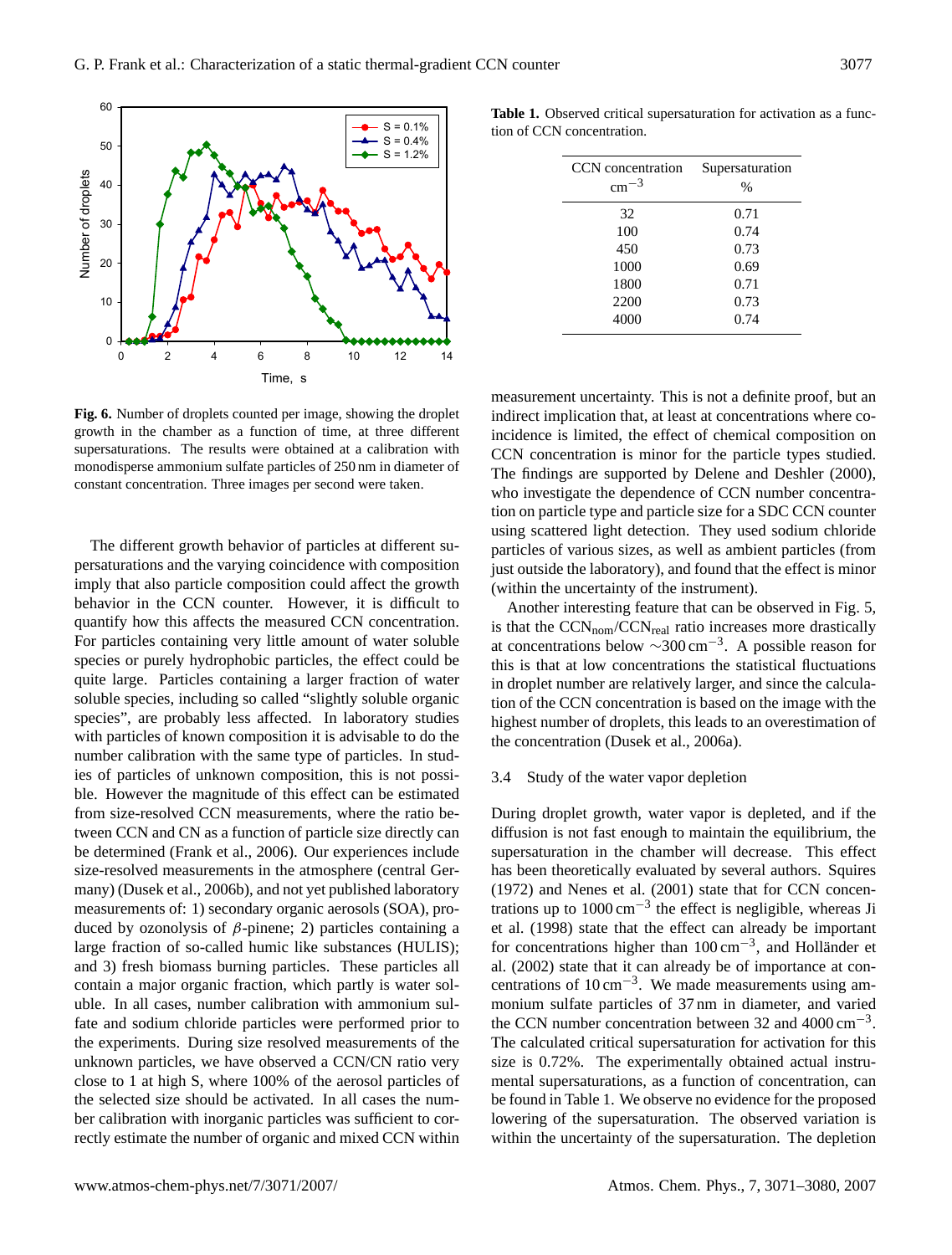

**Fig. A1.** Supersaturation profile in the CCN chamber, with upper plate temperature of 25◦C, lower plate temperature of 20◦C, and a chamber height of 10 mm.

effect can also be neglected at supersaturations below 0.72%, which includes most of the atmospheric relevant range, since the growth is slower at lower supersaturations, thus making the depletion slower at lower supersaturations.

This method is very sensitive, since depletion immediately would lower the actual supersaturation. On the other hand, the results discussed in the previous section can also be used, even if the method is less sensitive. Since we observed no strong depletion (no abrupt concentration decrease) in the concentration range up to  $25000 \text{ cm}^{-3}$ , and up to a supersaturation of 1.1%, it can most likely be concluded that the effect can be neglected.

#### **4 Conclusions**

A static (parallel-plate thermal-gradient) diffusion chamber (SDC) CCN counter that uses a video camera and image processing methods to count the number of activated CCN, was characterized. The results obtained give a larger understanding why and to what extent it is necessary to calibrate the SDC CCN counter. We found that, because of difficulties to precisely measure the temperatures at the plates, it is essential to experimentally calibrate SDC CCN counters with respect to supersaturation, and not base the supersaturation only on the theoretical description of the instrument and the temperatures measured inside the plates. For SDC CCN counters using detection of light scattering as a measure of the CCN concentration, the number calibration has to be performed as a function of supersaturation, since the amount of scattered light also depends on the size of the droplets, and the growth rate is proportional to the supersaturation. The use of a video or CCD camera and image analyses software should ideally avoid this dependence, since individual droplets are counted. However, we found a dependence on supersaturation, most likely because of different droplet growth behavior at different supersaturations. It is therefore important to perform the number calibration as a function of supersaturation also for this type of CCN counter. For studies of particles with known aerosol composition, it's advisable to do the number calibration with the same particle type. For studies of particles with unknown composition, calibration with inorganic salts (e.g. ammonium sulfate or sodium chloride) can be used with good results in the concentration range where coincidence is minor, if the particles are assumed to contain at least a small fraction of water soluble material. Finally, we studied the proposed effect of a reduction of the supersaturation because of water vapor depletion at high CCN concentrations. To our knowledge, this effect has previously only been theoretically investigated. With high confidence, we observed no evidence for the proposed effect in the range up to 4000 CCN cm<sup>-3</sup>, and up to a supersaturation of 0.72%. We further found that it is likely that the effect can be neglected in the range up to  $25000 \text{ cm}^{-3}$ , and up to a supersaturation of 1.1%.

# **Appendix A**

# **Determination of theoretical supersaturation in the SDC CCN counter**

For convenience we derive here the theoretical supersaturation profile of the SDC CCN chamber. This derivation is relatively simple to do but not readily available in the literature. The static thermal-gradient CCN counter works with a temperature difference between two horizontal wetted plates, the lower plate colder than the upper to eliminate buoyant convection in the chamber. In equilibrium this gives rise to linear gradients of temperature and water vapor partial pressure between the two plates. Because of the non-linear dependence of the saturation vapor pressure on temperature, a parabolic supersaturation profile will be established.

Relative humidity (RH) can be calculated as the ratio between the partial pressure of water vapor  $(e_w)$  to the saturation vapor pressure at the same temperature  $(e_{sat,w})$ , and the supersaturation (S) is related to RH as:

$$
RH = \frac{e_w}{e_{\text{sat},w}} \cdot 100\% \quad S = RH - 100\% \tag{A1}
$$

Since the water vapor is assumed to be in equilibrium at the wetted surfaces of the plates, the partial water vapor pressures just next to the plates are the same as the saturation vapor pressures at the temperatures of the surfaces of the lower and upper plates respectively,  $T_l$  and  $T_u$ . The saturation vapor pressure over a flat water-surface can for example be calculated using the approximate formula given in the Appendix of Pruppacher and Klett (1997). It is also assumed that water vapor can be considered as an ideal gas, which is a reasonable assumption (Pruppacher and Klett, 1997). Due to the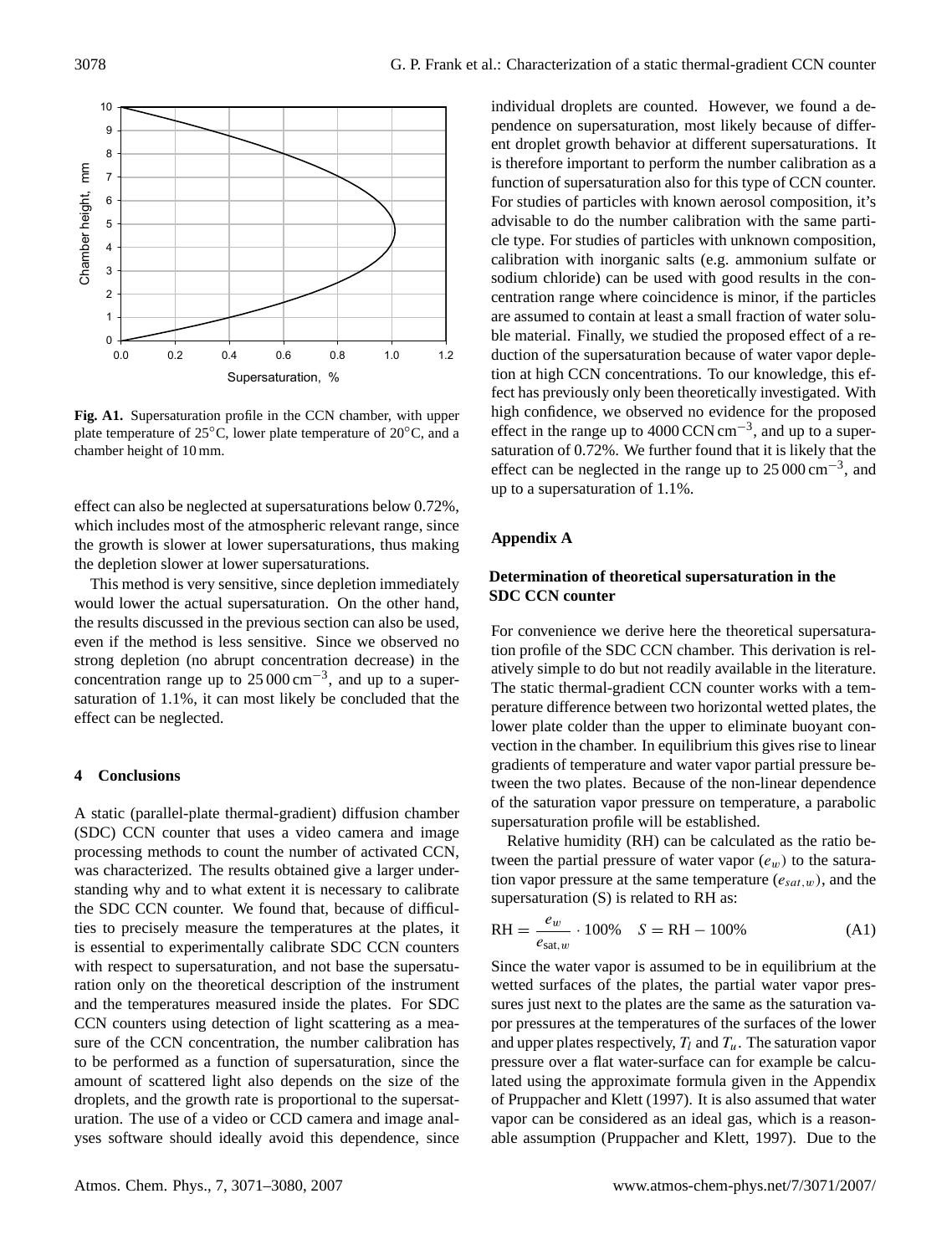difference in temperatures and partial pressures of water vapor between the plates, it is assumed that heat and molecular diffusion will establish a linear gradient of temperature  $(T)$ and water vapor partial pressure  $(e_w)$  in the chamber:

$$
T(z) = \frac{T_u - T_l}{H} \cdot z + T_l
$$
  
\n
$$
e_w(z) = \frac{e_{sat,w} (T_u) - e_{sat,w} (T_l)}{H} \cdot z + e_{sat,w} (T_l)
$$
 (A2)

where  $H$  is the distance between the plates and z is the height (Katz and Mirabel, 1975). In equilibrium, the supersaturation profile in the chamber can thus be calculated by:

$$
S(z) = \left(\frac{e_w(z)}{e_{\text{sat},w}(T(z))} - 1\right) \cdot 100\%
$$
 (A3)

An example with temperatures of 25 and 20◦C is presented in Fig. A1. The maximum supersaturation will be reached close to the center of the chamber and can be approximated as:

$$
S(H/2) = \left(\frac{\frac{e_{\text{sat},w}(T_l) + e_{\text{sat},w}(T_u)}{2}}{e_{\text{sat},w}\left(\frac{T_l + T_u}{2}\right)} - 1\right) \cdot 100\%
$$
 (A4)

*Acknowledgements.* We thank M. Bilde and B. Svenningsson, University of Copenhagen, Denmark, for help with the calibrations. This work was funded by the Max Planck Society, Germany.

Edited by: A. Nenes

## **References**

- Bilde, M. and Svenningsson, B.: CCN activation of slightly soluble organics: the importance of small amounts of inorganic salts and particle phase, Tellus, 56B, 128–134, 2004.
- Corrigan, C. E. and Novakov, T.: Cloud condensation nucleus activity of organic compounds: a laboratory study, Atmos. Environ., 33, 2661–2668, 1999.
- Cruz, C. N. and Pandis, S. N.: A study of the ability of pure secondary organic aerosol to act as cloud condensation nuclei, Atmos. Environ., 31, 2205–2214, 1997.
- Delene, D. J., Deshler, T., Wechsler, P., and Vali, G. A.: A balloon-borne cloud condensation nuclei counter, J. Geophys. Res., 103(D8), 8927–8934, 1998.
- Delene, D. J. and Deshler, T.: Calibration of a photometric cloud condensation nucleus counter designed for deployment on a balloon package, J. Atmos. Oceanic Technol., 17, 459–467, 2000.
- de Oliveira, J. C. P. and Vali, G.: Calibration of a photoelectric cloud condensation nucelus counter, Atmos. Res., 38, 237–248, 1995.
- Dusek, U., Reischl, G., and Hitzenberger, R.: CCN activation of pure and coated black carbon particles, Environ. Sci. Technol., 40(4), 1223–1230, doi:10.1021/es0503478, 2006a.
- Dusek, U., Frank, G. P., Hildebrandt, L., Curtius, J., Schneider, J., Walter, S., Chand, D., Drewnick, F., Hings, S., Jung, D., Borrmann, S., and Andreae, M. O.: Size matters more than chemistry for cloud-nucleating ability of aerosol particles, Science, 312, 1375–1378, 2006b.
- Frank, G. P., Dusek, U., and Andreae, M. O.: Technical note: A method for measuring size-resolved CCN in the atmosphere, Atmos. Chem. Phys. Discuss., 6, 4879–4895, 2006, [http://www.atmos-chem-phys-discuss.net/6/4879/2006/.](http://www.atmos-chem-phys-discuss.net/6/4879/2006/)
- Giebl, H., Berner, A., Reischl., G., Puxbaum, H., Kasper-Giebl, A., and Hitzenberger, R.: CCN activation of oxalic and malonic acid test aerosols with the University of Vienna cloud condensation nuclei counter, J. Aerosol Sci., 33, 1623–1634, 2002.
- Gras, J. L.: CN, CCN and particle size in Southern Ocean air at Cape Grim, Atmos. Res., 35, 233–251, 1995.
- Gras, J. L., Jennings, S. G., and Geever, M.: CCN determination, comparing counters with single-drop-counting and photometric detectors, at Mace Head Ireland, Idojárás (Quartarly Journal of the Hungarian Meteorological Service), 100, 171–181, 1996.
- Hinds, W. C.: Aerosol Technology properties, behaviour and measurements of airborne particles, 2nd ed., John Wiley & Sons, Inc., 1999.
- Holländer, W., Dunkhorst, W., Lödding, H., and Windt, H.: Theoretical simulation and experimental characterization of an expansion-type Kelvin spectrometer with intrinsic calibration, J. Atmos. Oceanic Technol., 19, 1811–1825, 2002.
- Hudson, J. G.: Cloud Condensation Nuclei, J. Appl. Meteorol., 32, 596–607, 1993.
- Jennings, S. G., Geever, M., and O'Connor, T. C.: Coastal CCN measurements at Mace Head with enhanced concentrations in strong winds, Atmos. Res., 46, 243–252, 1998.
- Ji, Q., Shaw, G. E., and Cantrell, W.: A new instrument for measuring cloud condensation nuclei: Cloud condensation nucleus "remover", J. Geophys. Res., 103(D21), 28 013–28 019, 1998.
- Jokinen, V. and Mäkelä, J. M.: Closed-loop arrangement with critical orifice for DMA sheath/excess flow system, J. Aerosol Sci., 28(4), 643–648, 1997.
- Katz, J. L. and Mirabel, P.: Calculation of supersaturation profiles in thermal diffusion cloud chambers, J. Atmos. Sci., 32, 646–652, 1975.
- Lala, G. G. and Jiusto, J. E.: An automatic light scattering CCN counter, J. Appl. Meteorol., 16, 413–418, 1977.
- Low, D. H.: A theoretical study of nineteen condensation nuclei, Journal de Recherches Atmosphériques, 4, 65-78, 1969.
- Mitra, S. K., Brinkmann, J., and Pruppacher, H. R.: A wind tunnel study on the drop-to-particle conversion, J. Aerosol Sci., 23, 245–256, 1992.
- McMurry, P. H.: A review of atmospheric aerosol measurements, Atmos. Environ., 34, 1959–1999, 2000.
- Nenes, A., Chuang, P. Y., Flagan, R. C., and Seinfeld, J. H.: A theoretical analysis of cloud condensation nucleus (CCN) instruments, J. Geophys. Res., 106(D4), 3449–3474, 2001.
- Otto, P., Georgii, H.-W., and Bingemer, H.: A new three-stage continuous flow CCN-counter, Atmos. Res., 61, 299–310, 2002.
- Pruppacher, H. R. and Klett, J. D.: Microphysics of Clouds and Precipitation, 2.ed., Kluwer Academic Publishers, Dordrecht, The Netherlands, 1997.
- Roberts, G. C., Andreae, M. O., Zhou, J., and Artaxo, P.: Cloud condensation nuclei in the Amazon Basin: "Marine" conditions over a continent?, Geophys. Res. Lett., 28(14), 2807–2810, 2001a.
- Roberts, G. C.: Cloud condensation nuclei in the Amazon Basin: their role in a tropical rainforest, Ph.D. Thesis, 2001b.
- Roberts, G. C., Nenes, A., Seinfeld, J. H., and Andreae, M. O.: Impact of biomass burning on cloud properties